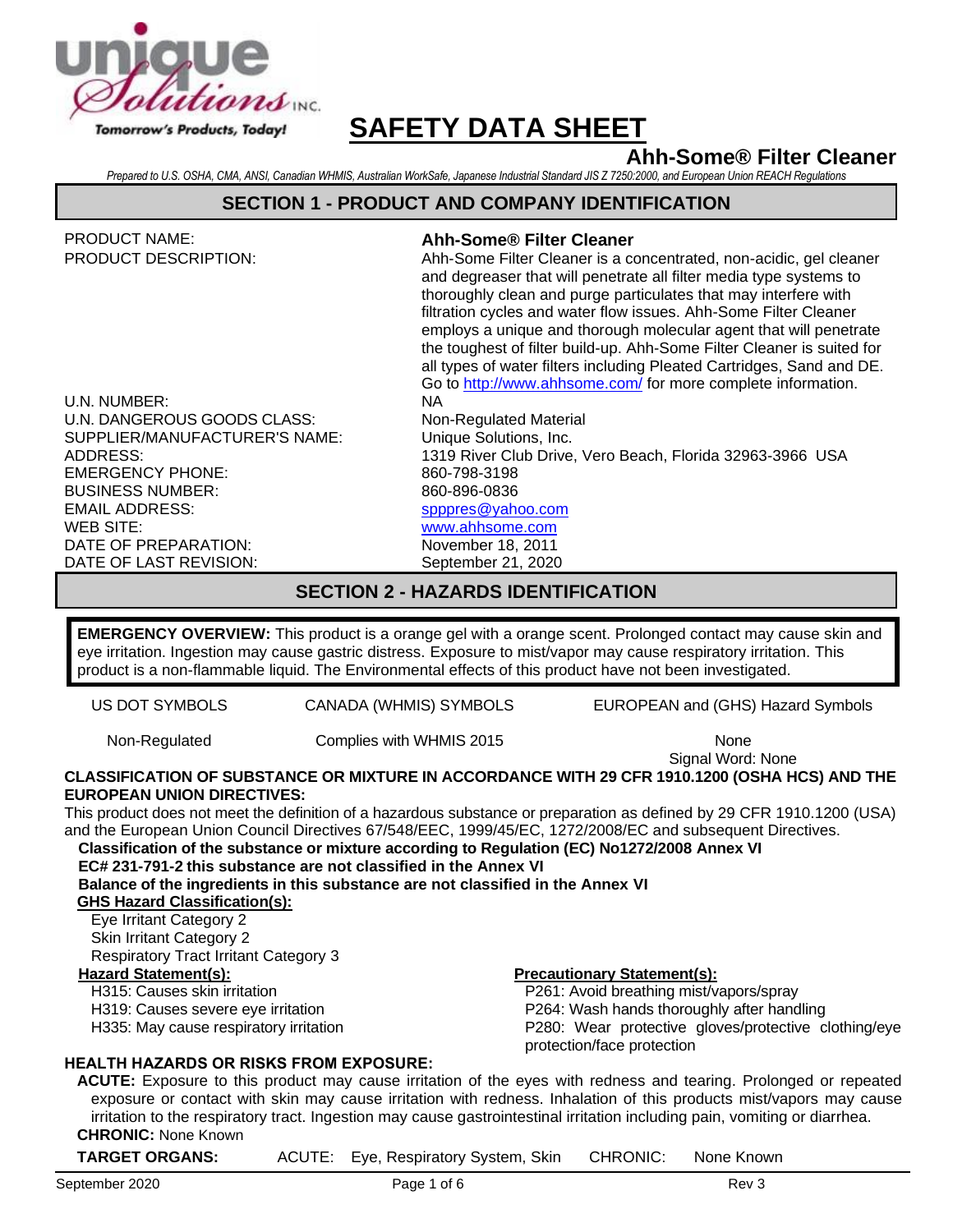

# **Ahh-Some® Filter Cleaner**

# **SECTION 3 - COMPOSITION and INFORMATION ON INGREDIENTS**

| <b>HAZARDOUS INGREDIENTS:</b>                                                                                                                                  | CAS#              | <b>EINECS#</b>              | ICSC#      | WT <sub>%</sub> | <b>GHS HAZARD CLASSIFICATION(S):</b>                        |
|----------------------------------------------------------------------------------------------------------------------------------------------------------------|-------------------|-----------------------------|------------|-----------------|-------------------------------------------------------------|
| Water                                                                                                                                                          | 7732-18-5         | 231-791-2                   | Not Listed | $50 - 60%$      | Not Classified                                              |
| <b>Proprietary Mixture</b>                                                                                                                                     | Proprietary       | Not Found in<br><b>ESIS</b> | Not Listed | $40 - 50\%$     | H316: Skin Irritation Cat 3, H320: Eye Irritation<br>Cat 2B |
| Colorant (Blue)                                                                                                                                                | Non-<br>Hazardous | Not Listed                  | Not Listed | $< 0.1\%$       | Not Classified                                              |
| Balance of other ingredients are non-hazardous or less than 1% in concentration (or 0.1% for<br>carcinogens, reproductive toxins, or respiratory sensitizers). |                   |                             |            |                 |                                                             |

NOTE: This product has been classified in accordance with the hazard criteria of OSHA 29CFR1910.1200 and the SDS contains all the information required by the CPR, EU Directives and the Japanese Industrial Standard *JIS Z 7250: 2000*.

### **SECTION 4 - FIRST-AID MEASURES**

Contaminated individuals of chemical exposure must be taken for medical attention if any adverse effect occurs. Rescuers should be taken for medical attention, if necessary. Take copy of label and SDS to health professional with contaminated individual.

- **EYE CONTACT:** If product enters the eyes, open eyes while under gentle running water for at least 15 minutes. Remove contact lenses if present. Seek medical attention if blurred vision occurs or irritation persists.
- **SKIN CONTACT:** Wash skin thoroughly after handling. Seek medical attention if irritation develops and persists. Remove contaminated clothing. Launder before re-use.
- **INHALATION:** If breathing becomes difficult, remove victim to fresh air. If necessary, use artificial respiration to support vital functions. Seek medical attention if breathing dificulty continues.
- **INGESTION:** If product is swallowed, call physician or poison control center for most current information. If professional advice is not available, do not induce vomiting. Never induce vomiting or give diluents (milk or water) to someone who is unconscious, having convulsions, or who cannot swallow. Seek medical advice. Take a copy of the label and/or MSDS with the victim to the health professional.
- **MEDICAL CONDITIONS AGGRAVATED BY EXPOSURE:** Pre-existing skin, or respiratory problems may be aggravated by prolonged exposure to this product.

**RECOMMENDATIONS TO PHYSICIANS:** Treat symptoms and reduce over-exposure.

| <b>SECTION 5 - FIRE-FIGHTING MEASURES</b>                                                                                                                                              |                                                                                                                                                                                                                                                                                                                                                                                                                                                                                                    |  |  |  |  |
|----------------------------------------------------------------------------------------------------------------------------------------------------------------------------------------|----------------------------------------------------------------------------------------------------------------------------------------------------------------------------------------------------------------------------------------------------------------------------------------------------------------------------------------------------------------------------------------------------------------------------------------------------------------------------------------------------|--|--|--|--|
| <b>FLASH POINT:</b><br><b>AUTOIGNITION TEMPERATURE:</b><br><b>FLAMMABLE LIMITS (in air by volume, %):</b><br><b>FIRE EXTINGUISHING MATERIALS:</b>                                      | Non-Flammable<br>Not Applicable<br>Lower (LEL):<br>NA<br>Upper (UEL): NA<br>Dry chemical, foam, carbon dioxide or water fog.                                                                                                                                                                                                                                                                                                                                                                       |  |  |  |  |
| <b>UNUSUAL</b><br><b>FIRE</b><br><b>AND</b><br><b>EXPLOSION</b><br><b>HAZARDS:</b><br>Explosion Sensitivity to Mechanical Impact:<br><b>Explosion Sensitivity to Static Discharge:</b> | Water based solution that is not expected to be a fire or explosion<br>hazard. Irritating and toxic gases or fumes may be released during a<br>fire.<br>No.<br>No.                                                                                                                                                                                                                                                                                                                                 |  |  |  |  |
| <b>SPECIAL FIRE-FIGHTING PROCEDURES:</b>                                                                                                                                               | Incipient fire responders should wear eye protection.<br>Structural<br>firefighters must wear Self-Contained Breathing Apparatus and full<br>protective equipment. Isolate materials not yet involved in the fire and<br>protect personnel. Move containers from fire area if this can be done<br>without risk; otherwise, cool with carefully applied water spray. If<br>possible, prevent runoff water from entering storm drains, bodies of<br>water, or other environmentally sensitive areas. |  |  |  |  |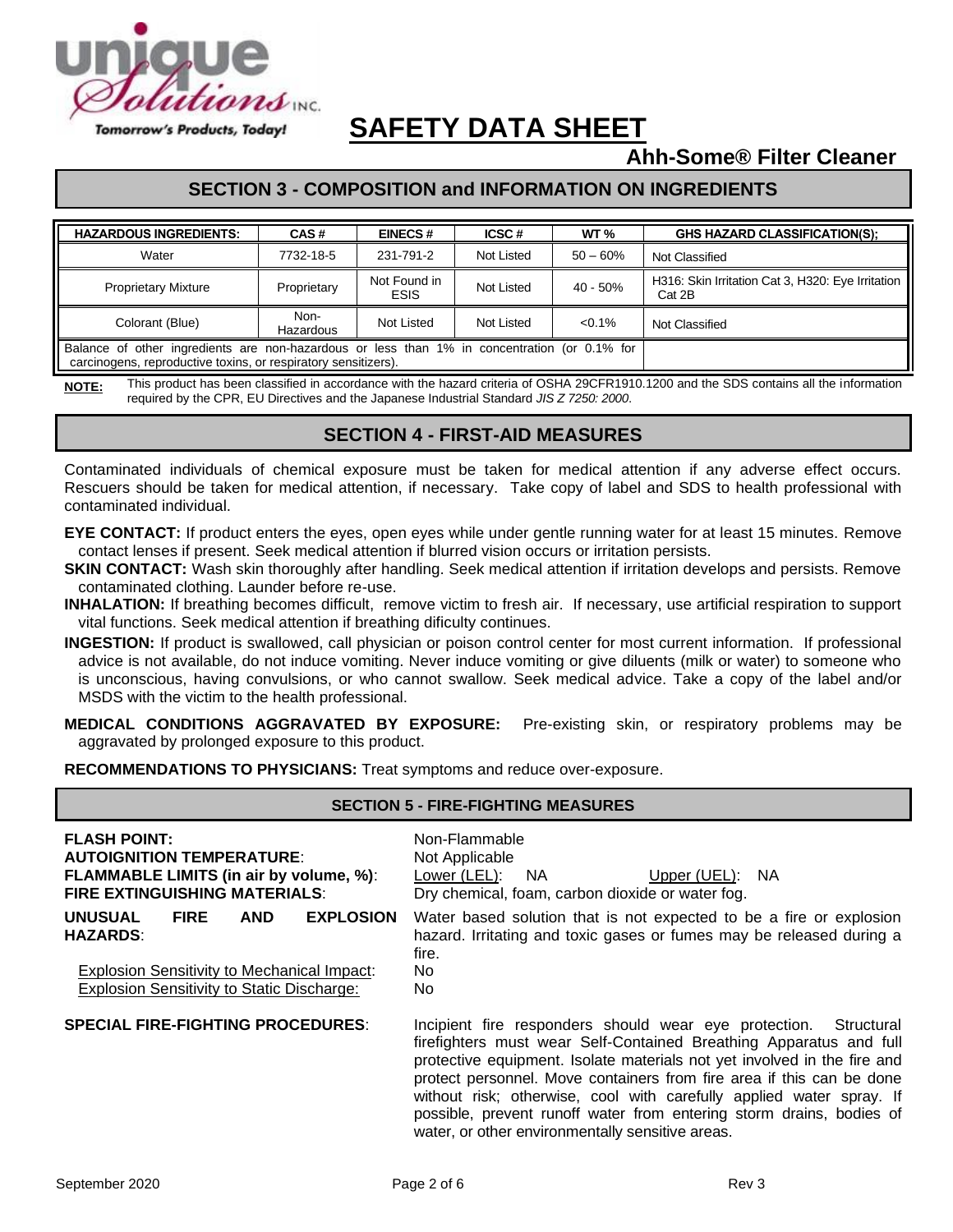



**Hazard Scale: 0** = Minimal **1** = Slight **2** = Moderate **3** = Serious **4** = Severe \* = Chronic hazard

# **SECTION 6 - ACCIDENTAL RELEASE MEASURES**

**SPILL AND LEAK RESPONSE:** Personnel should be trained for spill response operations.

**SPILLS:** Contain spill if safe to do so. Eliminate all sources of ignition. Prevent entry into drains, sewers, and other waterways. Soak up with an absorbent material and place in an appropriate container for disposal. Dispose of in accordance with applicable Federal, State, and local procedures (see Section 13, Disposal Considerations).

#### **SECTION 7 - HANDLING and STORAGE**

**WORK PRACTICES AND HYGIENE PRACTICES:** As with all chemicals, avoid getting this product ON YOU or IN YOU. Wash thoroughly after handling this product. Do not eat, drink, smoke, or apply cosmetics while handling this product. Avoid breathing vapors/mists/sprays generated by this product. Use in a well-ventilated location. Remove contaminated clothing immediately.

**STORAGE AND HANDLING PRACTICES:** Containers of this product must be properly labeled. Store containers in a cool, dry location away from heat and sources of ignition. Keep container tightly closed when not in use. Store away from incompatible materials.

### **SECTION 8 - EXPOSURE CONTROLS - PERSONAL PROTECTION**

#### **EXPOSURE LIMITS/GUIDELINES:**

| <b>Chemical Name</b>       | CAS#        | <b>ACGIH TWA</b> | <b>OSHA TWA</b> |
|----------------------------|-------------|------------------|-----------------|
| Water                      | 7732-18-5   | Not Listed       | Not Listed      |
| <b>Proprietary Mixture</b> | Proprietary | Not Listed       | Not Listed      |

Currently, International exposure limits are not established for the components of this product. Please check with competent authority in each country for the most recent limits in place.

**VENTILATION AND ENGINEERING CONTROLS:** Use with adequate ventilation to ensure exposure levels are maintained below the limits provided below. Use local exhaust ventilation to control airborne mist/vapor/dust. Ensure eyewash/safety shower stations are available near areas where this product is used.

*The following information on appropriate Personal Protective Equipment is provided to assist employers in complying*  with OSHA regulations found in 29 CFR Subpart I (beginning at 1910.132) or equivalent standard of Canada, or *standards of EU member states (including EN 149 for respiratory PPE, and EN 166 for face/eye protection), and those of Japan. Please reference applicable regulations and standards for relevant details.*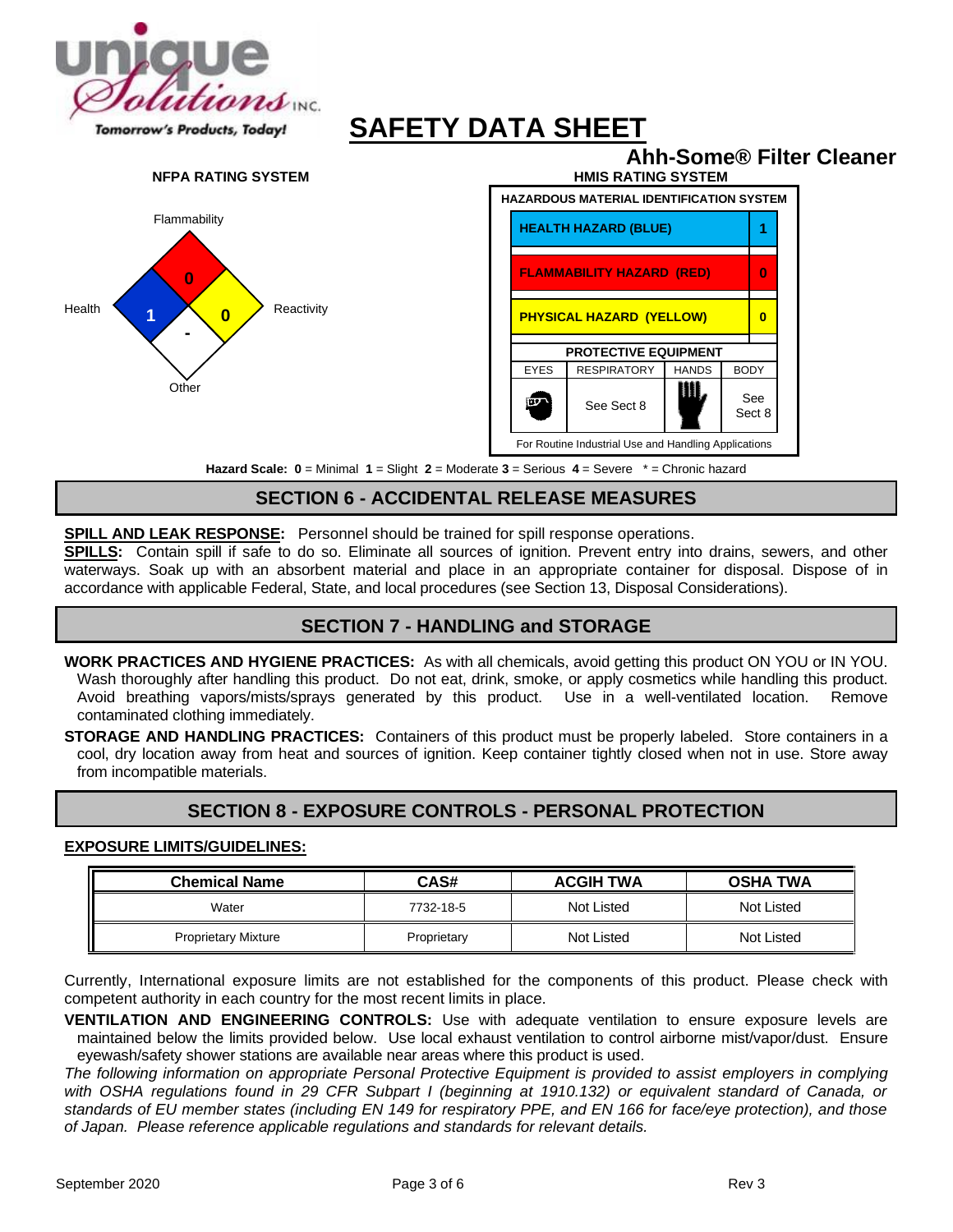

# **Ahh-Some® Filter Cleaner**

**RESPIRATORY PROTECTION:** Maintain airborne contaminant concentrations below guidelines listed above, if applicable. If necessary, use only respiratory protection authorized in the U.S. Federal OSHA Respiratory Protection Standard (29 CFR 1910.134), equivalent U.S. State standards, Canadian CSA Standard Z94.4-93, the European Standard EN149, or EU member states.

**EYE PROTECTION:** Splash goggles or safety glasses with side shields recommended where splashing is possible.If necessary, refer to U.S. OSHA 29 CFR 1910.133, Canadian Standards, and the European Standard EN166, Australian Standards, or relevant Japanese Standards.

**HAND PROTECTION:** Compatible protective gloves recommended as appropriate for task. Wash hands after removing gloves. If necessary, refer to U.S. OSHA 29 CFR 1910.138, the European Standard DIN EN 374, the appropriate Standards of Canada, Australian Standards, or relevant Japanese Standards.

**BODY PROTECTION:** Use body protection appropriate to prevent contact (e.g. lab coat, overalls). If necessary, refer to appropriate Standards of Canada, or appropriate Standards of the EU, Australian Standards, or relevant Japanese Standards.

### **SECTION 9 - PHYSICAL and CHEMICAL PROPERTIES**

**PHYSICAL STATE:** Semi-viscous gel **ODOR THRESHOLD (PPM):** Not Available **VAPOR PRESSURE (mmHg):** Not Available **VAPOR DENSITY (AIR=1):** Not Available **EVAPORATION RATE (nBuAc = 1):** Not Available **BOILING POINT (C°):** 212°F **FREEZING POINT (C°):** Not Available **pH:** 7.5 – 8.5 **SPECIFIC GRAVITY 20°C: (WATER =1)** 1.0 **SOLUBILITY IN WATER (%)** Complete COMPLETE CONSIDENT COMPLETE CO.1 **VOC:** <0.1

**APPEARANCE & ODOR:** Orange semi-viscous gel with an orange odor.

# **SECTION 10 - STABILITY and REACTIVITY**

**STABILITY:** Product is stable

**DECOMPOSITION PRODUCTS:** When heated to decomposition this product produces Oxides of carbon (COx) and hydrogen chloride fumes.

**MATERIALS WITH WHICH SUBSTANCE IS INCOMPATIBLE:** Strong oxidizing agents, and reducing agents. **HAZARDOUS POLYMERIZATION:** Will not occur.

**CONDITIONS TO AVOID:** Contact with incompatible materials, extreme temperatures and freezing conditions.

# **SECTION 11 - TOXICOLOGICAL INFORMATION**

**TOXICITY DATA:** Toxicity data available for mixture: No LD/LC50 Data Available

**SUSPECTED CANCER AGENT:** None of the ingredients are found on the following lists: FEDERAL OSHA Z LIST, NTP, CAL/OSHA, IARC and therefore is not considered to be, nor suspected to be a cancer-causing agent by these agencies.

**IRRITANCY OF PRODUCT:** Contact with this product can be irritating to exposed skin, eyes and respiratory system. **SENSITIZATION OF PRODUCT:** This product is not considered a sensitizer.

**REPRODUCTIVE TOXICITY INFORMATION:** No data available

# **SECTION 12 - ECOLOGICAL INFORMATION**

**ALL WORK PRACTICES MUST BE AIMED AT ELIMINATING ENVIRONMENTAL CONTAMINATION. ENVIRONMENTAL STABILITY:** No Data available at this time.

**EFFECT OF MATERIAL ON PLANTS or ANIMALS:** No evidence is currently available on this product's effects on plants or animals.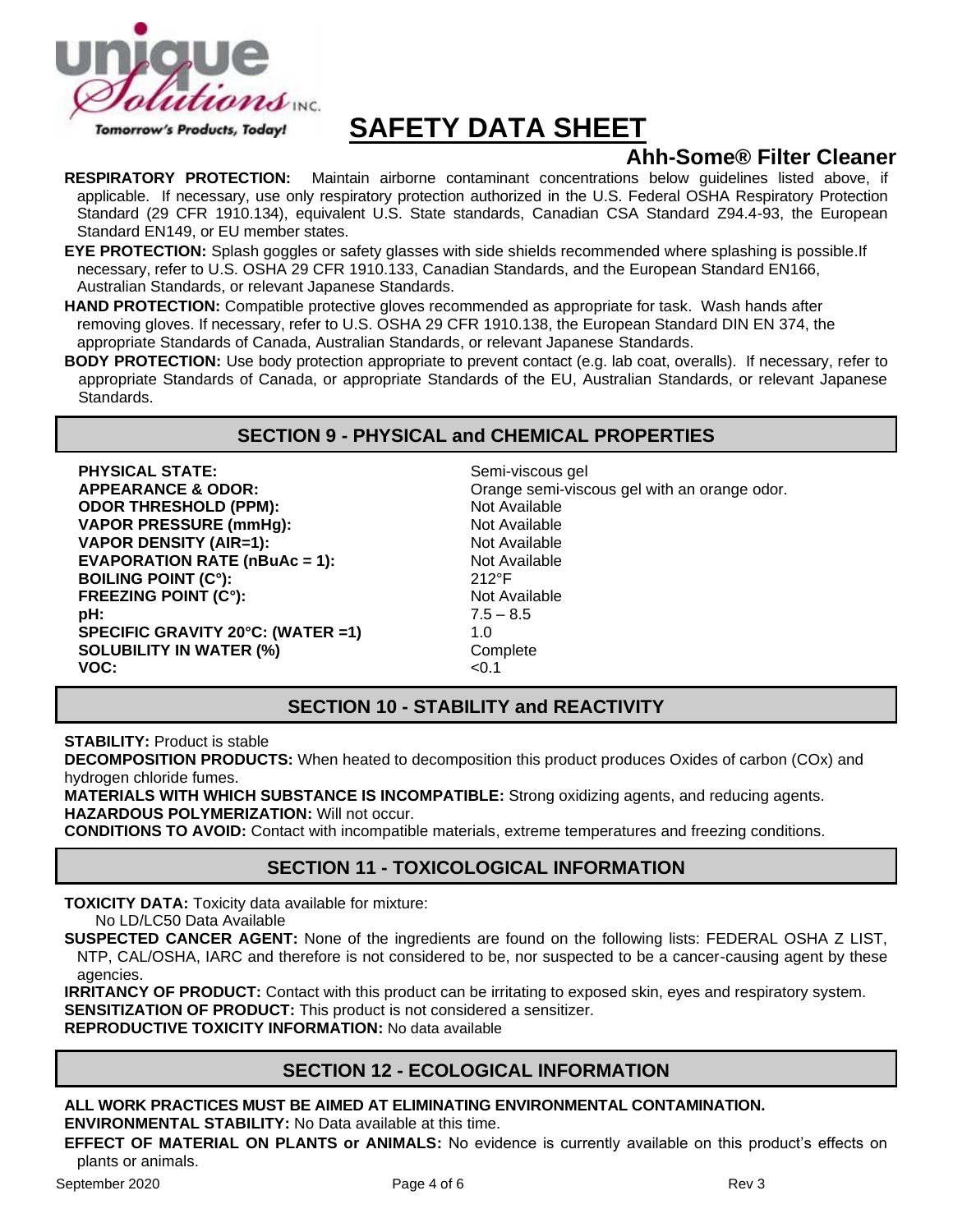

# **Ahh-Some® Filter Cleaner**

**EFFECT OF CHEMICAL ON AQUATIC LIFE:** No evidence is currently available on this product's effects on aquatic life.

# **SECTION 13 - DISPOSAL CONSIDERATIONS**

**PREPARING WASTES FOR DISPOSAL:** Waste disposal must be in accordance with appropriate Federal, State, and local regulations, those of Canada, Australia, EU Member States and Japan.

# **SECTION 14 - TRANSPORTATION INFORMATION**

#### **US DOT; IATA; IMO; ADR:**

**THIS PRODUCT IS NOT HAZARDOUS AS DEFINED BY 49 CFR 172.101 BY THE U.S. DEPARTMENT OF TRANSPORTATION.**

**PROPER SHIPPING NAME:** Non-Regulated Material

**HAZARD CLASS NUMBER and DESCRIPTION:** None

**UN IDENTIFICATION NUMBER:** None

**PACKING GROUP:** None

**DOT LABEL(S) REQUIRED:** None

#### **NORTH AMERICAN EMERGENCY RESPONSE GUIDEBOOK NUMBER (2004):** NA

**MARINE POLLUTANT:** None of the ingredients are classified by the DOT as a Marine Pollutant (as defined by 49 CFR 172.101, Appendix B)

U.S. DEPARTMENT OF TRANSPORTATION (DOT) SHIPPING REGULATIONS:

This product is not classified as dangerous goods, per U.S. DOT regulations, under 49 CFR 172.101.

TRANSPORT CANADA, TRANSPORTATION OF DANGEROUS GOODS REGULATIONS:

This product is not classified as Dangerous Goods, per regulations of Transport Canada.

INTERNATIONAL AIR TRANSPORT ASSOCIATION (IATA):

This product is not classified as Dangerous Goods, by rules of IATA:

INTERNATIONAL MARITIME ORGANIZATION (IMO) DESIGNATION:

This product is not classified as Dangerous Goods by the International Maritime Organization.

EUROPEAN AGREEMENT CONCERNING THE INTERNATIONAL CARRIAGE OF DANGEROUS GOODS BY ROAD (ADR):

This product is not classified by the United Nations Economic Commission for Europe to be dangerous goods.

# **SECTION 15 - REGULATORY INFORMATION**

#### **UNITED STATES REGULATIONS**

**SARA REPORTING REQUIREMENTS:** This product is subject to the reporting requirements of Sections 302, 304 and 313 of Title III of the Superfund Amendments and Reauthorization Act., as follows: None

**TSCA:** All components in this product are listed on the US Toxic Substances Control Act (TSCA) inventory of chemicals.

**SARA 311/312:**

Acute Health: Yes Chronic Health: No Fire: No Reactivity: No

**U.S. SARA THRESHOLD PLANNING QUANTITY:** There are no specific Threshold Planning Quantities for this product. The default Federal MSDS submission and inventory requirement filing threshold of 10,000 lb (4,540 kg) may apply, per 40 CFR 370.20.

**U.S. CERCLA REPORTABLE QUANTITY (RQ):** None

**CALIFORNIA SAFE DRINKING WATER AND TOXIC ENFORCEMENT ACT (PROPOSITION 65):** This product does not contain ingredient(s) are on the California Proposition 65 lists.

#### **CANADIAN REGULATIONS:**

**CANADIAN DSL/NDSL INVENTORY STATUS:** All of the components of this product are on the DSL Inventory **CANADIAN ENVIRONMENTAL PROTECTION ACT (CEPA) PRIORITIES SUBSTANCES LISTS:** No component of

this product is on the CEPA First Priorities Substance Lists.

**CANADIAN WHMIS CLASSIFICATION and SYMBOLS:** Complies with WHMIS 2015

#### **EUROPEAN ECONOMIC COMMUNITY INFORMATION:**

#### **EU LABELING AND CLASSIFICATION:**